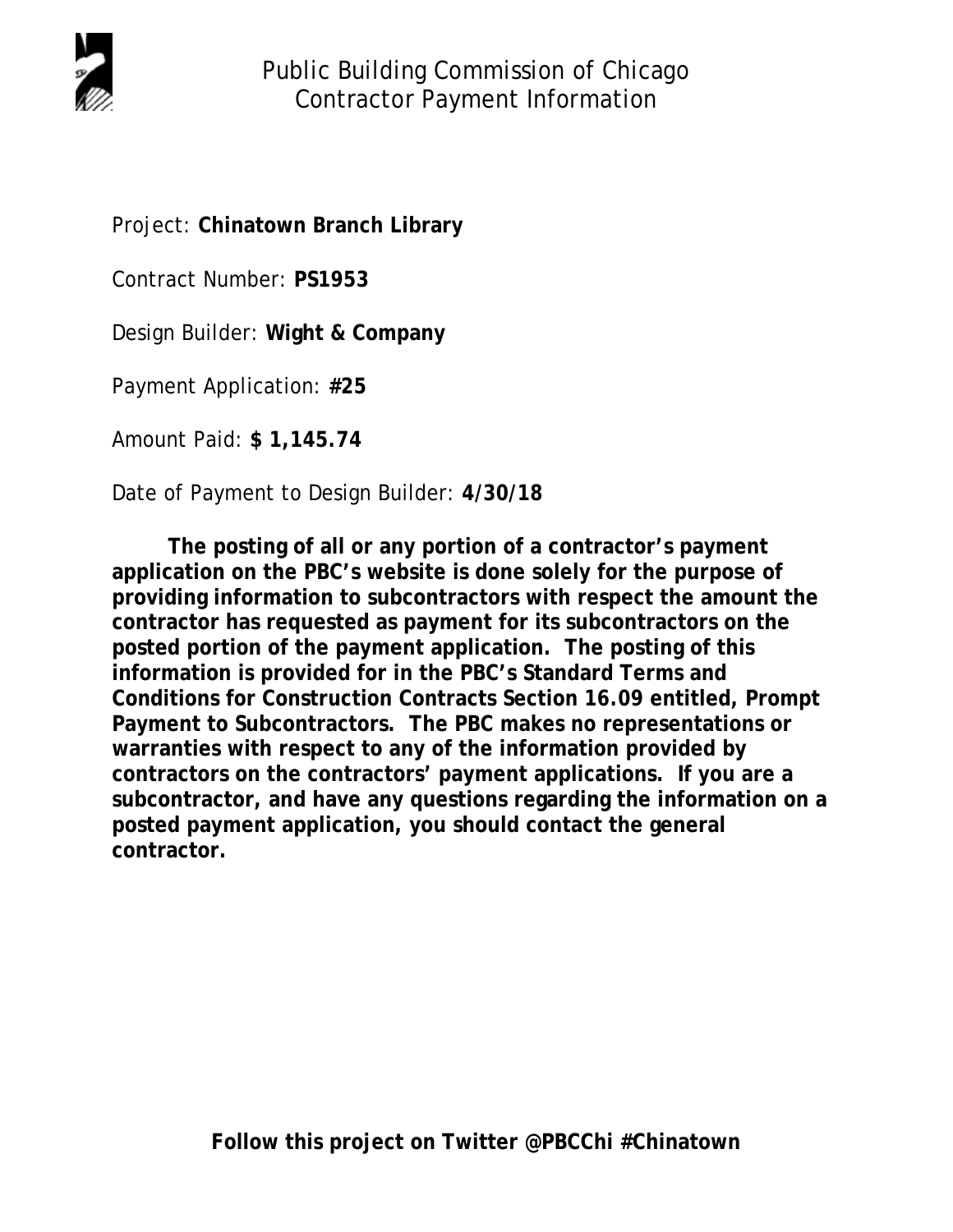## **Invoice Transmittal for Professional Services**

Public Building Commission of Chicago ● 50 West Washington, Room 200 ● Chicago, Illinois 60602 ● Tel: 312-744-3090 ● Fax: 312-744-8005

## **REQUISITE BACKUP AS ARTICULATED BY CONTRACT MUST ALSO BE ATTACHED**

| <b>Invoice Date:</b>                |     | 3/12/2018                   | To:                    | Public Building Commission of Chicago |  |  |  |
|-------------------------------------|-----|-----------------------------|------------------------|---------------------------------------|--|--|--|
| 25<br><b>Invoice Number:</b>        |     |                             |                        | <b>Accounts Payable</b>               |  |  |  |
| <b>Revised Invoice Number:</b>      |     |                             |                        | Richard J. Daley Center               |  |  |  |
| (if applicable):                    |     |                             |                        | 50 W. Washington, Room 200            |  |  |  |
| <b>Billing Period</b>               |     | From: 1/1/2017              |                        | Chicago, IL 60602                     |  |  |  |
|                                     | To: | 12/31/2017                  | <b>Vendor Name:</b>    | Wight & Company                       |  |  |  |
| Amount Due This Invoice: \$1,145.74 |     |                             | <b>Vendor Contact:</b> | Sherrie Eckert                        |  |  |  |
| <b>Contract Number:</b>             |     | <b>PS-1953</b>              | <b>Phone Number:</b>   | 630-739-7227                          |  |  |  |
| File Name:                          |     | IN                          | Address:               | 2500 North Frontage Road              |  |  |  |
| <b>PBC Project Number:</b>          |     | 08150                       |                        | Darien, IL 60561                      |  |  |  |
| <b>File Code:</b>                   |     | IN wight IN24final 02 07 02 |                        |                                       |  |  |  |

Please reference all approved amendments and task order #s if applicable.

| A                                      |          | B                  | C                        |                                         | D                                       |                        | E                          |                                | F                              |
|----------------------------------------|----------|--------------------|--------------------------|-----------------------------------------|-----------------------------------------|------------------------|----------------------------|--------------------------------|--------------------------------|
| Service/Task Order #                   |          | Contract<br>Amount | % Complete               | <b>Earned to Date</b><br>$(B \times C)$ |                                         | <b>Previous Billed</b> |                            | <b>Current Bill</b><br>$(D-E)$ |                                |
| Design Services                        | \$       | 277,181.14         | 100%                     | \$                                      | 277,181.14                              | \$                     | 276,080.00                 | \$                             | 1,101.14                       |
| CO #4                                  | \$       | 2,905.00           | 100%                     | \$                                      | 2,905.00                                | \$                     | 2,905.00                   | \$                             |                                |
| Furniture                              | \$       | 71.60              | 100%                     | \$                                      | 71.60                                   | \$                     |                            | \$                             | 71.60                          |
| Furniture-Overage to Insight           | \$       | (27.00)            | 100%                     | \$                                      | (27.00)                                 | \$                     |                            | \$                             | (27.00)                        |
| Outside Architectural Design           | <b>S</b> | 7,500.00           | 100.00%                  | \$                                      | 7,500.00                                | \$                     | 7,500.00                   | \$                             |                                |
| Outside Architectural Design \$        |          | 11,400.00          | 100.00%                  | \$                                      | 11,400.00                               | \$                     | 11,400.00                  | \$                             |                                |
| Outside Architectural Design \$        |          | 306,898.86         | 100.00%                  | \$                                      | 306,898.86                              | \$                     | 306,898.86                 | \$                             |                                |
| CO #4                                  | \$       | 3,917.00           | 100.00%                  | \$                                      | 3,917.00                                | \$                     | 3,917.00                   | \$                             | $\overline{\phantom{a}}$       |
| <b>Permit Consultant</b>               | \$       | 10,500.00          | 100.00%                  | \$                                      | 10,500.00                               | \$                     | 10,500.00                  | \$                             |                                |
| CO #4                                  | \$       | 3,581.00           | 100.00%                  | \$                                      | 3,581.00                                | \$                     | 3,581.00                   | \$                             | L,                             |
| Landscape Consultant                   | \$       | 35,620.00          | 100.00%                  | \$                                      | 35,620.00                               | \$                     | 35,620.00                  | \$                             |                                |
| <b>MEP Consultant</b>                  | \$       | 148,000.00         | 100.00%                  | \$                                      | 148,000.00                              | \$                     | 148,000.00                 | \$                             |                                |
| <b>Outside Civil Engineering</b>       | \$       | 42,900.00          | 100.00%                  | \$                                      | 42,900.00                               | \$                     | 42.900.00                  | \$                             |                                |
| <b>Structural Engineer</b>             | \$       | 73,000.00          | 100.00%                  | \$                                      | 73,000.00                               | \$                     | 73,000.00                  | \$                             |                                |
| Furniture                              | \$       | 262,081.68         | 100.00%                  | \$                                      | 262,081.68                              | \$                     | 262,081.68                 | \$                             |                                |
| Amendment 1                            | \$       | 4,873.72           | 0.00%                    | \$                                      |                                         | \$                     |                            | \$                             |                                |
|                                        |          |                    |                          |                                         |                                         |                        | Subtotal (sum column F) \$ |                                | 1.145.74                       |
| <b>Reimbursable Expenses</b>           |          | Contract<br>Amount | <b>Remaining Balance</b> |                                         | <b>Earned to Date</b><br>$(C-B)$        |                        | <b>Previous Billed</b>     |                                | <b>Current Bill</b><br>$(D-E)$ |
|                                        |          |                    |                          | \$                                      | $\overline{\phantom{a}}$                |                        |                            | \$                             | $\frac{1}{2}$                  |
|                                        |          |                    |                          | \$                                      |                                         |                        |                            | \$                             | ÷.                             |
|                                        |          |                    |                          |                                         |                                         |                        | Subtotal (sum column F) \$ |                                |                                |
| <b>Amendments</b>                      |          | Contract<br>Amount | % Complete               |                                         | <b>Earned to Date</b><br>$(B \times C)$ |                        | <b>Previous Billed</b>     |                                | <b>Current Bill</b><br>$(D-E)$ |
|                                        |          |                    |                          | \$                                      |                                         |                        |                            | \$                             |                                |
|                                        |          |                    |                          | \$                                      |                                         |                        |                            | \$                             | $\overline{a}$                 |
|                                        |          |                    |                          |                                         |                                         |                        | Subtotal (sum column F) \$ |                                |                                |
| Total Amount Due (sum subtotal values) |          |                    |                          |                                         |                                         |                        | \$1,145.74                 |                                |                                |

**If this is the first invoice, please attach a W-9.**